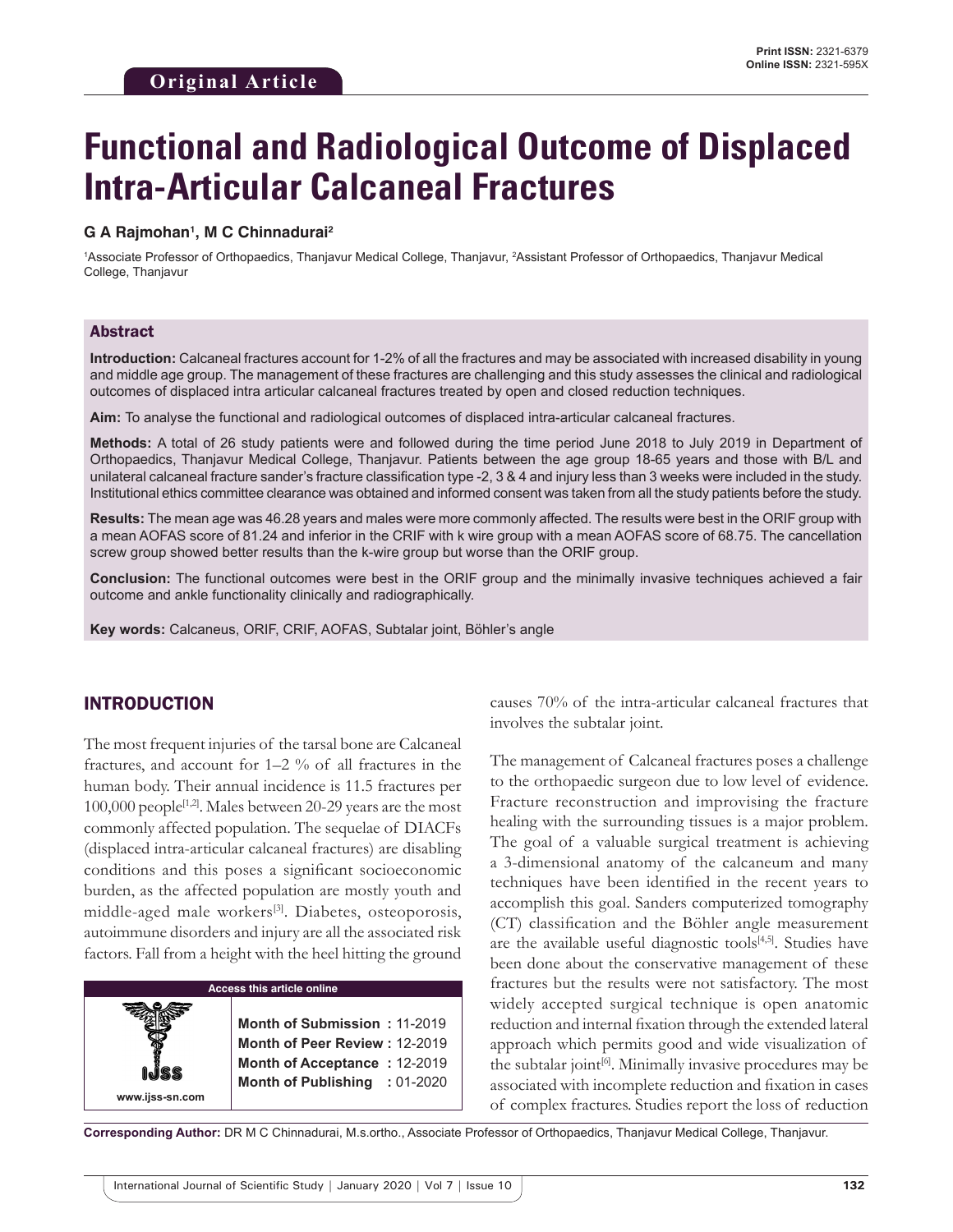and inadequate restoration with cancellous bone screws and K-wires<sup>[7]</sup>.

This may arise the need for additional open surgery leading to wound necrosis, increased hospitalization and delayed rehabilitation. This study analyses the functional and radiological outcomes of DIACF with open and closed reduction techniques.

## **Aim**

To analyse the functional and radiological outcomes of displaced intra-articular calcaneal fractures.

# MATERIALS AND METHODS

An observational study was conducted among 26 study patients in Department of Orthopaedics, Thanjavur Medical College, Thanjavur during the study period June 2018 to July 2019. Parameters like sex distribution, age distribution, mode and type of injury (based on sander classification), site of involvement, timing of surgery, radiological analysis, ankle-foot alignment, range of movements, bone grafting and type of surgery to analyze the functional and radiological outcome of intraarticular calcaneal fractures treated by open/closed reduction method were studied. Patients between the age group 18-65 years and those with B/L and unilateral calcaneal fracture sander's fracture classification type -2, 3 & 4 and injury less than 3 weeks were included in the study. Patients not willing to participate in the study, age>65 years, sander's classification type-1 fracture, medical contraindications and injury greater than 3 weeks were excluded. The study began after obtaining informed consent from the study patients after ethical clearance from the Institutional Ethics Committee. Proper and timely follow up was done and the observations were documented. The pre-operative and post-operative radiographic images were analysed and fractures were classified. Data were statistically analysed and the results were discussed.

# RESULTS

Of the 26 patients, 18 patients were males and 8 patients were females. The mean age of the patients is 46.28 years. A total of 31 fractures was observed of which 18 cases were fixed with ORIF (open reduction & internal fixation) with PO, 5 with CRIF (closed reduction & internal fixation) with cancellous screw fixation and 8 cases with CRIF with k-wire fixation [Table 1]. The mean AOFAS score in patients who underwent surgery within 5 days following an injury was 82±6.2 and 78±15.2 in those who underwent surgery between days 6-10. The score was  $69\pm6.1$  in those who underwent surgery after 10 days of initial injury [Table 2]. There were 18 fracture fragments in the first group, those who underwent ORIF with PO and 5 fragments in the 2<sup>nd</sup> group (CRIF with cancellous screw fixation) an d8 fragments in the 3rd group (CRIF with k-wire fixation) Table 3. The surgical outcomes were good in 27 fracture fragments and fair in 4 fragments Table 4. 4 cases reported with wound dehiscence 1 fracture site with wound infection. 26 cases did not have any post-surgical complications [Table 5].

# **DISCUSSION**

Fractures of the calcaneum are the commonest of the tarsal bone fractures and the prognosis for intra-articular fractures may vary. The management and choice of treatment of intra-articular calcaneal fractures still remains controversial. Hedge and his associates found in their study that the patient distribution was equal in the age groups 30-39, 40-49 & 50-59 years<sup>[8]</sup>. The mean age of fracture occurrence in our study was 46.28 years. Calcaneal fractures may vary depending on the age and mechanism of trauma. Mitchell *et al*.in his study said that most of

# **Table 1: Cross-tabulation between fracture and surgical procedure**

|   | <b>S.No Procedure</b>               | <b>Number of fractures</b> |
|---|-------------------------------------|----------------------------|
| 1 | ORIF with PO                        | 18                         |
| 2 | CRIF with cancellous screw fixation | 5                          |
| 3 | CRIF with k-wire fixation           | 8                          |
|   | Total                               | 31                         |

## **Table 2: Cross-tabulation between the timing of surgery and mean AOFAS**

| <b>S.NO</b> | <b>Timing of surgery</b> | Mean aofas |
|-------------|--------------------------|------------|
|             | <5 days                  | $82+6.2$   |
|             | $6-10$ days              | 78±15.2    |
|             | >10 days                 | 69±6.1     |

# **Table 3: Cross-tabulation between procedure and AOFAS**

|   | S. No Procedure                        | fragments | Number of Aofas score<br>(mean) |
|---|----------------------------------------|-----------|---------------------------------|
|   | ORIF with PO                           | 18        | 81 24                           |
| 2 | CRIF with cancellous screw<br>fixation | 5         | 79.57                           |
| 3 | CRIF with k-wire fixation<br>Total     | 8<br>31   | 68.75                           |

## **Table 4: Cross-tabulation between no. of patients and outcome**

| S.No | <b>Outcomes</b> | <b>Number of patients</b> |
|------|-----------------|---------------------------|
|      | Good            | 27                        |
|      | Fair            |                           |
|      | Total           | 31                        |